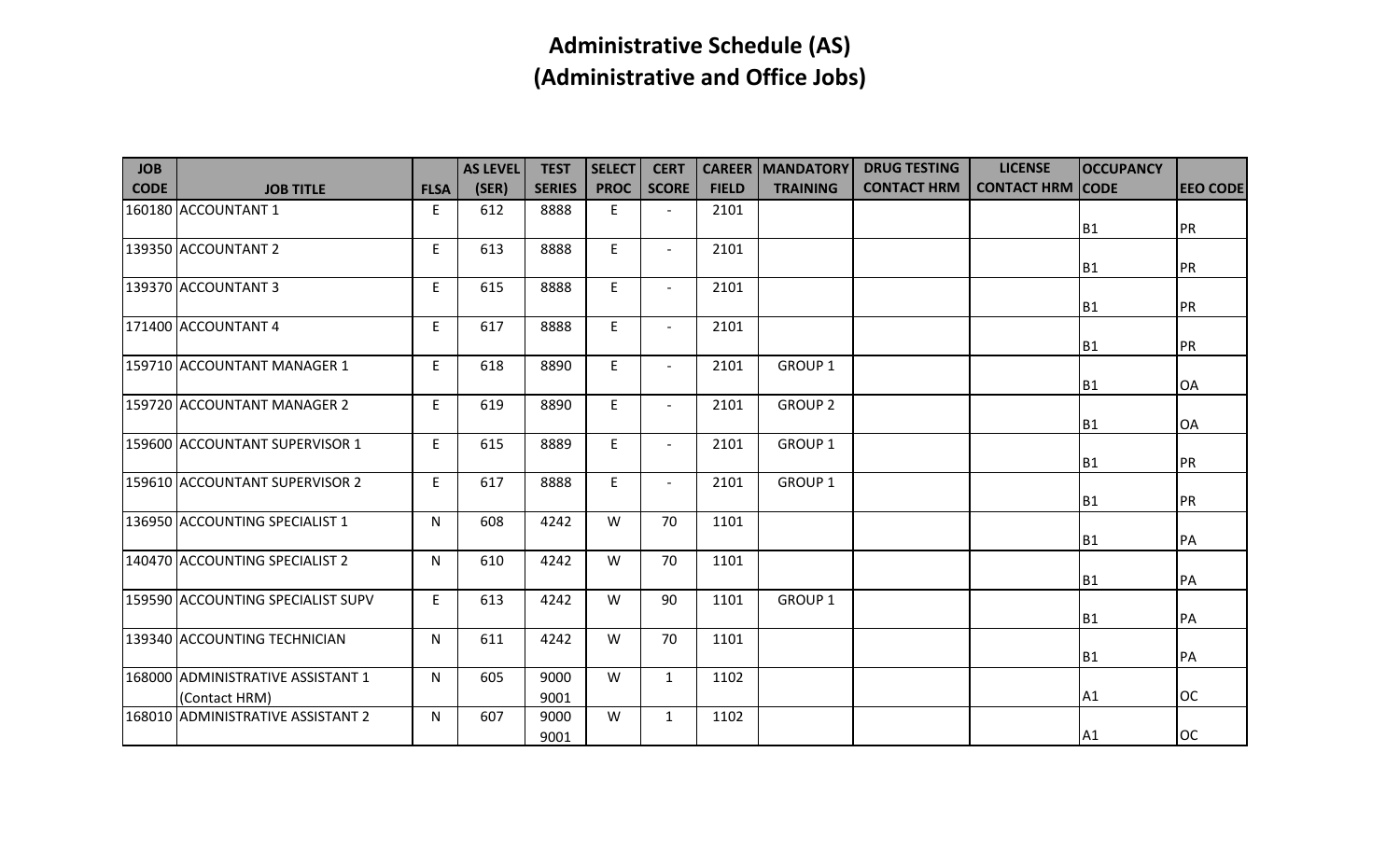| <b>JOB</b>  |                                     |             | <b>AS LEVEL</b> | <b>TEST</b>   | <b>SELECT</b> | <b>CERT</b>  | <b>CAREER</b> | <b>MANDATORY</b> | <b>DRUG TESTING</b> | <b>LICENSE</b>          | <b>OCCUPANCY</b> |                 |
|-------------|-------------------------------------|-------------|-----------------|---------------|---------------|--------------|---------------|------------------|---------------------|-------------------------|------------------|-----------------|
| <b>CODE</b> | <b>JOB TITLE</b>                    | <b>FLSA</b> | (SER)           | <b>SERIES</b> | <b>PROC</b>   | <b>SCORE</b> | <b>FIELD</b>  | <b>TRAINING</b>  | <b>CONTACT HRM</b>  | <b>CONTACT HRM CODE</b> |                  | <b>EEO CODE</b> |
|             | 168020 ADMINISTRATIVE ASSISTANT 3   | N           | 609             | 9000          | W             | $\mathbf{1}$ | 1102          |                  |                     |                         |                  |                 |
|             |                                     |             |                 | 9001          |               |              |               |                  |                     |                         | A1               | loc             |
|             | 168030 ADMINISTRATIVE ASSISTANT 4   | N           | 611             | 9000          | W             | $\mathbf{1}$ | 1102          |                  |                     |                         |                  |                 |
|             |                                     |             |                 | 9001          |               |              |               |                  |                     |                         | A <sub>1</sub>   | loc             |
|             | 168080 ADMINISTRATIVE ASSISTANT 5   | N           | 613             | 9000          | W             | $\mathbf{1}$ | 1102          |                  |                     |                         |                  |                 |
|             |                                     |             |                 | 9001          |               |              |               |                  |                     |                         | A <sub>1</sub>   | loc             |
|             | 171200 ADMINISTRATIVE ASSISTANT 6   | N.          | 614             | 9000          | W             | $\mathbf{1}$ | 1102          |                  |                     |                         |                  |                 |
|             | (Contact HRM)                       |             |                 | 9001          |               |              |               |                  |                     |                         | A1               | loc             |
|             | 168040 ADMINISTRATIVE COORDINATOR 1 | N           | 605             | 9000          | W             | $\mathbf{1}$ | 1101          |                  |                     |                         |                  |                 |
|             |                                     |             |                 | 9001          |               |              |               |                  |                     |                         | A1               | loc             |
|             | 168050 ADMINISTRATIVE COORDINATOR 2 | N           | 607             | 9000          | W             | $\mathbf{1}$ | 1101          |                  | Y (Property         | Y                       |                  |                 |
|             |                                     |             |                 | 9001          |               |              |               |                  | Management)         |                         | A <sub>1</sub>   | loc             |
|             | 168060 ADMINISTRATIVE COORDINATOR 3 | N           | 609             | 9000          | W             | $\mathbf{1}$ | 1101          |                  |                     |                         |                  |                 |
|             |                                     |             |                 | 9001          |               |              |               |                  |                     |                         | A <sub>1</sub>   | loc             |
|             | 168070 ADMINISTRATIVE COORDINATOR 4 | N           | 611             | 9000          | W             | $\mathbf{1}$ | 1101          |                  |                     |                         |                  |                 |
|             |                                     |             |                 | 9001          |               |              |               |                  |                     |                         | A1               | loc             |
|             | 170680 ADMINISTRATIVE PROGRAM       | E           | 614             | 9333          | W             | 40           | 9999          | <b>GROUP 1</b>   |                     |                         |                  |                 |
|             | MANAGER 1 (Contact HRM)             |             |                 |               |               |              |               |                  |                     |                         | C <sub>2</sub>   | <b>IPR</b>      |
|             | 170690 ADMINISTRATIVE PROGRAM       | E           | 615             | 9700          | W             | 40           | 9999          | <b>GROUP 1</b>   |                     |                         |                  |                 |
|             | MANAGER 2 (Contact HRM)             |             |                 |               |               |              |               |                  |                     |                         | C <sub>2</sub>   | <b>OA</b>       |
|             | 170700 ADMINISTRATIVE PROGRAM       | E           | 617             | 9700          | W             | 90           | 9999          | <b>GROUP 1</b>   |                     |                         |                  |                 |
|             | MANAGER 3 (Contact HRM)             |             |                 |               |               |              |               |                  |                     |                         | C <sub>2</sub>   | <b>OA</b>       |
|             | 170710 ADMINISTRATIVE PROGRAM       | E           | 619             | 8891          | W             | 90           | 9999          | <b>GROUP 2</b>   |                     |                         |                  |                 |
|             | MANAGER 4 (Contact HRM)             |             |                 |               |               |              |               |                  |                     |                         | C <sub>2</sub>   | OA              |
|             | 168090 ADMINISTRATIVE PROGRAM       | N           | 613             | 9333          | W             | 40           | 9999          |                  |                     |                         |                  |                 |
|             | SPECIALIST A (Contact HRM)          |             |                 |               |               |              |               |                  |                     |                         | C <sub>2</sub>   | <b>PR</b>       |
|             | 168100 ADMINISTRATIVE PROGRAM       | N           | 614             | 9333          | W             | 40           | 9999          |                  |                     |                         |                  |                 |
|             | SPECIALIST B (Contact HRM)          |             |                 |               |               |              |               |                  |                     |                         | C <sub>2</sub>   | <b>PR</b>       |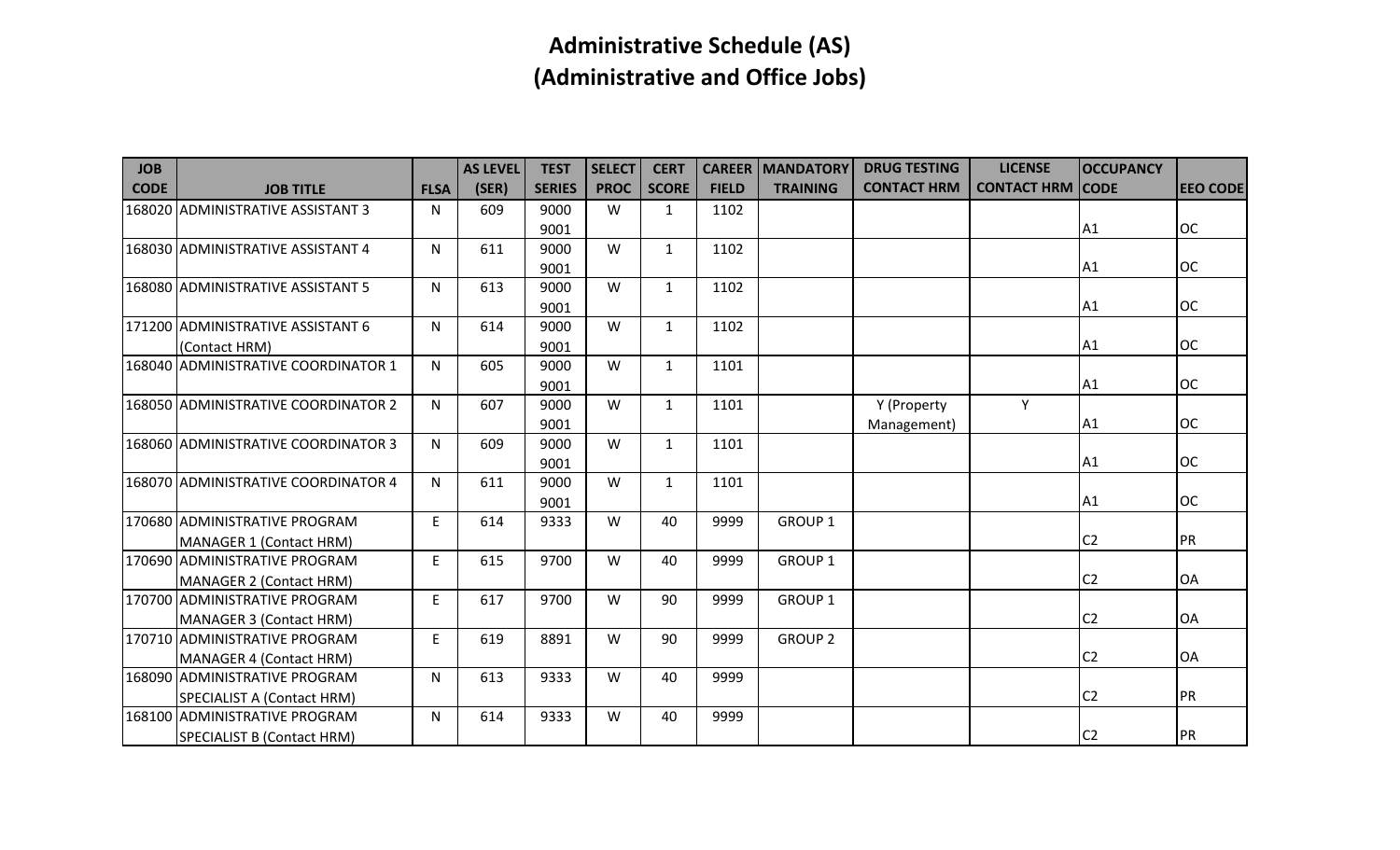| <b>JOB</b>  |                                    |             | <b>AS LEVEL</b> | <b>TEST</b>   | <b>SELECT</b> | <b>CERT</b>              |              | <b>CAREER   MANDATORY</b> | <b>DRUG TESTING</b> | <b>LICENSE</b>          | <b>OCCUPANCY</b> |                 |
|-------------|------------------------------------|-------------|-----------------|---------------|---------------|--------------------------|--------------|---------------------------|---------------------|-------------------------|------------------|-----------------|
| <b>CODE</b> | <b>JOB TITLE</b>                   | <b>FLSA</b> | (SER)           | <b>SERIES</b> | <b>PROC</b>   | <b>SCORE</b>             | <b>FIELD</b> | <b>TRAINING</b>           | <b>CONTACT HRM</b>  | <b>CONTACT HRM CODE</b> |                  | <b>EEO CODE</b> |
|             | 168110 ADMINISTRATIVE PROGRAM      | N           | 615             | 9333          | W             | 40                       | 9999         |                           |                     |                         |                  |                 |
|             | SPECIALIST C (Contact HRM)         |             |                 |               |               |                          |              |                           |                     |                         | C <sub>2</sub>   | <b>PR</b>       |
|             | 167340 ADMINISTRATIVE SUPERVISOR 1 | N           | 609             | 9000          | W             | $\mathbf{1}$             | 1101         | <b>GROUP 1</b>            |                     |                         |                  |                 |
|             | (Contact HRM)                      |             |                 | 9001          |               |                          |              |                           |                     |                         | A1               | loc             |
|             | 167350 ADMINISTRATIVE SUPERVISOR 2 | N           | 611             | 9000          | W             | $\mathbf{1}$             | 1101         | <b>GROUP 1</b>            |                     |                         |                  |                 |
|             | (Contact HRM)                      |             |                 | 9001          |               |                          |              |                           |                     |                         | A1               | loc             |
|             | 170800 HUMAN RESOURCES ANALYST A   | E           | 612             | 9333          | W             | 40                       | 3401         |                           |                     |                         |                  |                 |
|             | (Contact HRM)                      |             |                 |               |               |                          |              |                           |                     |                         | C <sub>4</sub>   | PR              |
|             | 170810 HUMAN RESOURCES ANALYST B   | E.          | 613             | 9333          | W             | 40                       | 3401         |                           |                     |                         |                  |                 |
|             | (Contact HRM)                      |             |                 |               |               |                          |              |                           |                     |                         | C <sub>4</sub>   | PR              |
|             | 170820 HUMAN RESOURCES ANALYST C   | E           | 615             | 9333          | W             | 40                       | 3401         |                           |                     |                         |                  |                 |
|             | (Contact HRM)                      |             |                 |               |               |                          |              |                           |                     |                         | C <sub>4</sub>   | <b>PR</b>       |
|             | 170940 HUMAN RESOURCES MANAGER A   | E.          | 619             | No Test       | E.            | $\overline{\phantom{a}}$ | 3401         | <b>GROUP 2</b>            |                     |                         |                  |                 |
|             | (Contact HRM)                      |             |                 |               |               |                          |              |                           |                     |                         | C <sub>4</sub>   | <b>OA</b>       |
|             | 170950 HUMAN RESOURCES MANAGER B   | E.          | 620             | No Test       | E             | $\blacksquare$           | 3401         | <b>GROUP 2</b>            |                     |                         |                  |                 |
|             | (Contact HRM)                      |             |                 |               |               |                          |              |                           |                     |                         | C <sub>4</sub>   | <b>OA</b>       |
|             | 170960 HUMAN RESOURCES SPECIALIST  | E.          | 617             | 9333          | W             | 40                       | 3401         |                           |                     |                         |                  |                 |
|             | (Contact HRM)                      |             |                 |               |               |                          |              |                           |                     |                         | C <sub>4</sub>   | <b>PR</b>       |
|             | 170970 HUMAN RESOURCES SUPERVISOR  | E           | 618             | 9700          | W             | 40                       | 3401         | <b>GROUP 1</b>            |                     |                         |                  |                 |
|             | (Contact HRM)                      |             |                 |               |               |                          |              |                           |                     |                         | C <sub>4</sub>   | PR              |
|             | 156280 MANAGEMENT INTERN           | E           | 611             |               | E             | $\overline{\phantom{a}}$ | 4103         |                           |                     |                         |                  |                 |
|             | (Contact HRM)                      |             | (12.51/hr)      |               |               |                          |              |                           |                     |                         | D <sub>1</sub>   | <b>PR</b>       |
|             | 165070 PROCUREMENT SPECIALIST 1    | E           | 611             | 9333          | W             | 40                       | 1201         |                           |                     |                         |                  |                 |
|             |                                    |             |                 |               |               |                          |              |                           |                     |                         | A2               | PR              |
|             | 165080 PROCUREMENT SPECIALIST 2    | E.          | 612             | 9333          | W             | 40                       | 1201         |                           |                     |                         |                  |                 |
|             |                                    |             |                 |               |               |                          |              |                           |                     |                         | A <sub>2</sub>   | <b>PR</b>       |
|             | 165090 PROCUREMENT SPECIALIST 3    | E           | 613             | 9333          | W             | 40                       | 1201         |                           |                     |                         |                  |                 |
|             |                                    |             |                 |               |               |                          |              |                           |                     |                         | A <sub>2</sub>   | <b>PR</b>       |